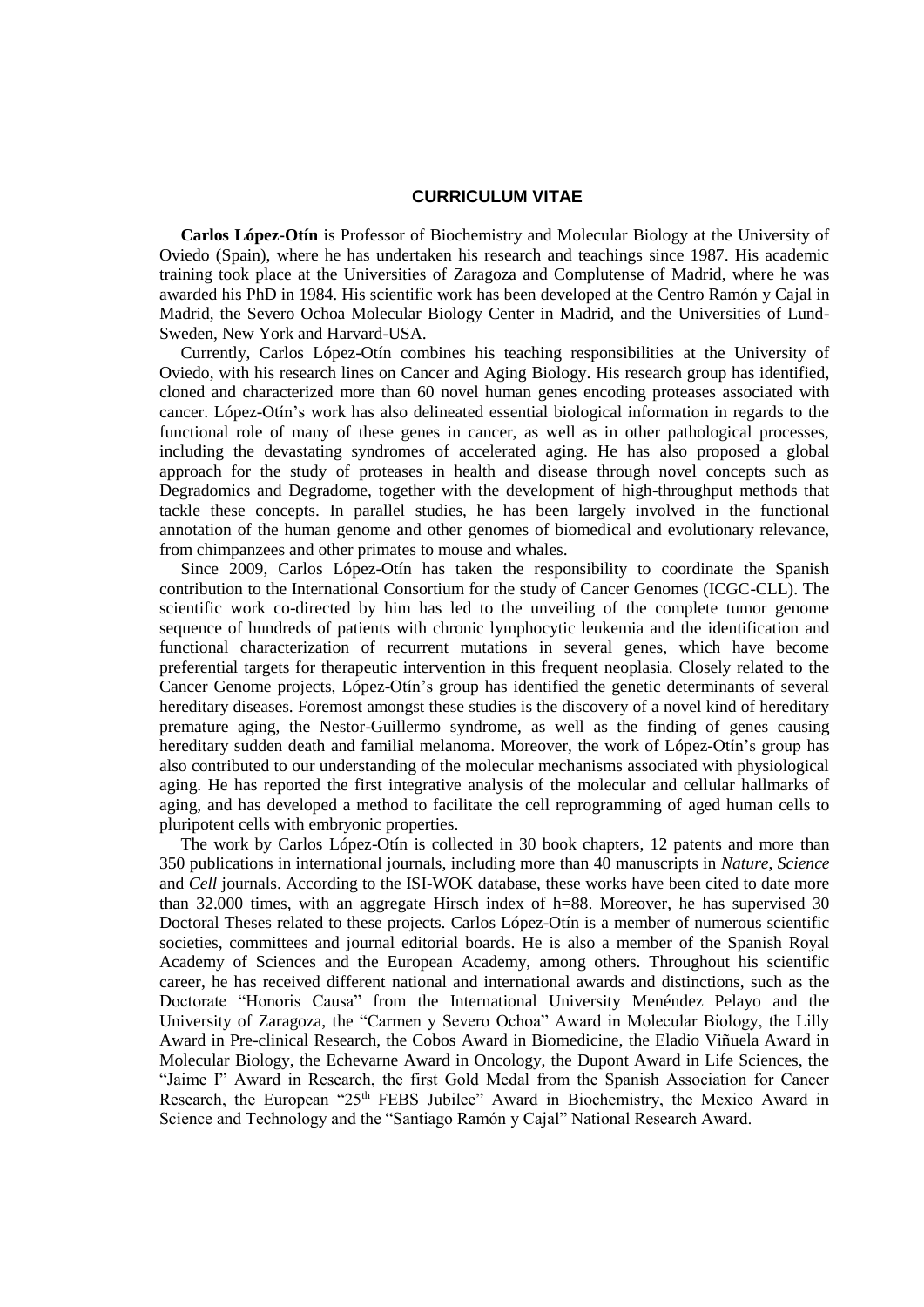## **Representative bibliography from Carlos López-Otín's work**

López-Otín C and Overall CM. *"Protease degradomics, a new challenge for proteomics"* **Nature Rev. Mol. Cell. Bio**l. 3: 509-519 (2002)

Overall CM and López-Otín C. *"Strategies for MMP inhibition in cancer: innovations for the post-trial era"* **Nature Rev. Cancer** 2: 657-672 (2002)

Pendás *et al. "Defective prelamin A processing and muscular and adipocyte alterations in Zmpste24 metalloproteinase deficient mice"* **Nature Genetics** 31: 94-99 (2002)

Puente XS, Sánchez LM, Overall CM and López-Otín C. *"Human and mouse proteases: a comparative genomic approach"* **Nature Rev. Genetics** 4: 544-558 (2003)

Balbín M, Fueyo A, Tester AM, Pendás AM, Pitiot AS, Astudillo A, Overall CM, Shapiro S and López-Otín C. *"Loss of collagenase-2 confers increased skin tumor susceptibility to male mice"* **Nature Genetics**  35: 252-257 (2003)

Gibbs *et al*. *"Genome sequence of the brown Norway Rat yields insights into mammalian evolution"* **Nature** 428: 493-521 (2004)

The Chimpanzee Sequencing and Analysis Consortium *"Initial sequence of the chimpanzee genome and comparison with the human genome"* **Nature** 437: 69-87 (2005)

Liu *et al*. "*Genomic instability in laminopathy-based premature aging"* **Nature Medicine** 11: 780-785 (2005)

Varela *et al. "Accelerated aging in mice deficient in Zmpste24 protease is linked to p53 signaling activation"* **Nature** 437: 564-568 (2005)

López-Otín C and Matrisian LM. *"Emerging roles of proteases in tumour suppression"* **Nature Rev. Cancer** 7: 800-808 (2007)

Warren *et al. "Genome analysis of the platypus reveals unique signatures of evolution"* **Nature** 453: 175- 183 (2008)

Varela *et al. "Combined treatment with statins and amino-bisphosphonates extends longevity in a mouse model of human premature aging"* **Nature Medicine** 14: 767-772 (2008)

Warren *et al. "The genome of a songbird"* **Nature** 464:757-762 (2010)

López-Otín C and Hunter T. *"The regulatory crosstalk between kinases and proteases in cancer"* **Nature Rev. Cancer** 10: 278-292 (2010)

Hudson *et al*. *"International network of cancer genome projects"* **Nature** 464: 993-998 (2010)

Locke *et al. "Comparative and demographic analysis of orangutan genomes"* **Nature** 469: 529-533 (2011)

Osorio *et al*. *["Splicing-directed therapy in a new mouse model of human accelerated aging"](http://www.ncbi.nlm.nih.gov/pubmed/22030750)* **Science Transl. Med.** 3: 106ra107 (2011)

Puente *et al. "Whole-genome sequencing identifies recurrent mutations in chronic lymphocytic leukemia"* **Nature** 475: 101-105 (2011)

Quesada *et al. "Exome sequencing identifies recurrent mutations of the splicing factor SF3B1 gene in chronic lymphocytic leukemia"* **Nature Genetics** 44: 47-52 (2012)

Senovilla *et al. "An immunosurveillance mechanism controls cancer cell ploidy"* **Science** 337: 1678-1684 (2012)

Kulis *et al. "Epigenetic analysis detects widespread gene-body DNA hypomethylation in chronic lymphocytic leukemia"* **Nature Genetics** 44: 1236-1242 (2012)

Quesada V, Ramsay AJ, and López-Otín C. *"Chronic lymphocytic leukemia with SF3B1 mutation"* **New Engl. J. Med.** 366(26): 2530 (2012)

Puente XS and López-Otín C. *"The evolutionary biography of chronic lymphocytic leukemia"* **Nature Genetics** 44: 1236-1242 (2013)